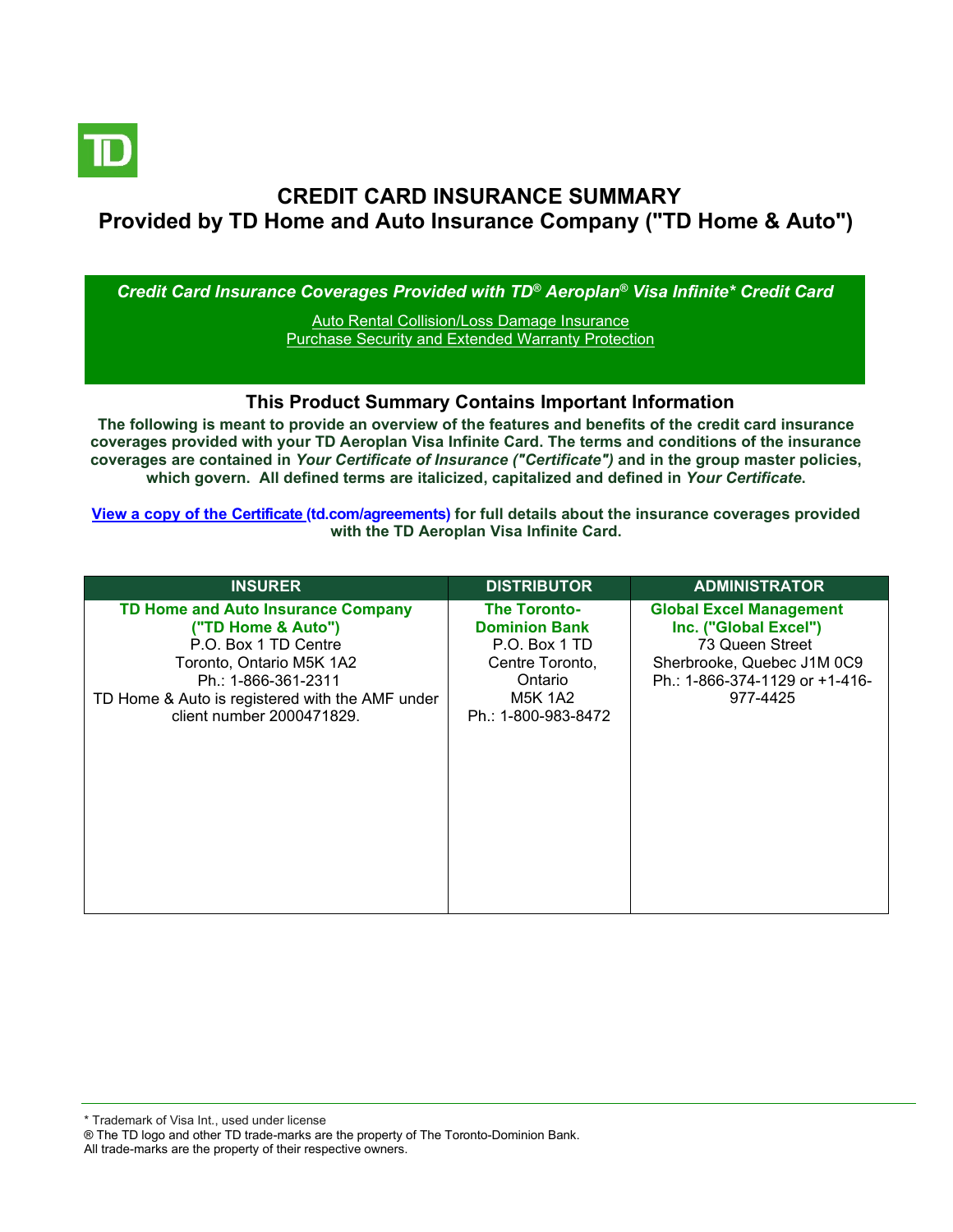

# **General Information You Need to Know**

The following is applicable to **all insurance coverages** provided with the TD Aeroplan Visa Infinite Card, unless otherwise specified*:*



**Complaint Handling:** For information about our complaint processing policy and where a complaint may be filed, please visit our Customer Service & Problem Resolution page at: **<https://www.tdinsurance.com/customer-service/problem-resolution>**.



**Misrepresentation:** *You* must be accurate and complete in *Your* dealings with the *Insurer* at all times. The *Insurer* will not pay a claim if *You*, any person insured under *Your Certificate* or anyone acting on *Your* behalf makes a misrepresentation, attempts to deceive or mislead the *Insurer*, or makes a fraudulent, false or exaggerated statement or claim.



**Cancellation:** Insurance coverages are considered canceled on the date the credit card account is closed. If, at any time, *You* don't want these insurance coverages, *You* can decide not to use them or contact *Your* credit card provider to apply for a different credit card with alternative insurance coverages.



**Cost:** Your TD Aeroplan Visa Infinite Card has an annual fee charged by your credit card provider. No additional fee will be charged for the insurance coverages provided with the TD Aeroplan Visa Infinite Card.



**Claims:** *You* must report *Your* claim to *Our Administrator* by calling 1-866-374-1129 no later than the following time limits after the covered event(s) occurred:

- **Auto Rental Collision/Loss Damage Insurance** 
	- $\circ$  48 hours; refer to section "In the event of an accident/theft" for full details.
- **Purchase Security and Extended Warranty Protection**
	- o 45 days; refer to section 5 "Claims" for full details.

Once *We* have approved the claim, *We* will notify *You* and payment will be made within 60 days. If the claim has been denied, *We* will inform *You* of the claim denial reasons within 60 days. *You* can appeal the decision by submitting new information to *Our Administrator*. For complete details, please see the applicable claims section (as listed above) in *Your Certificate.*

**General Information You Need to Know**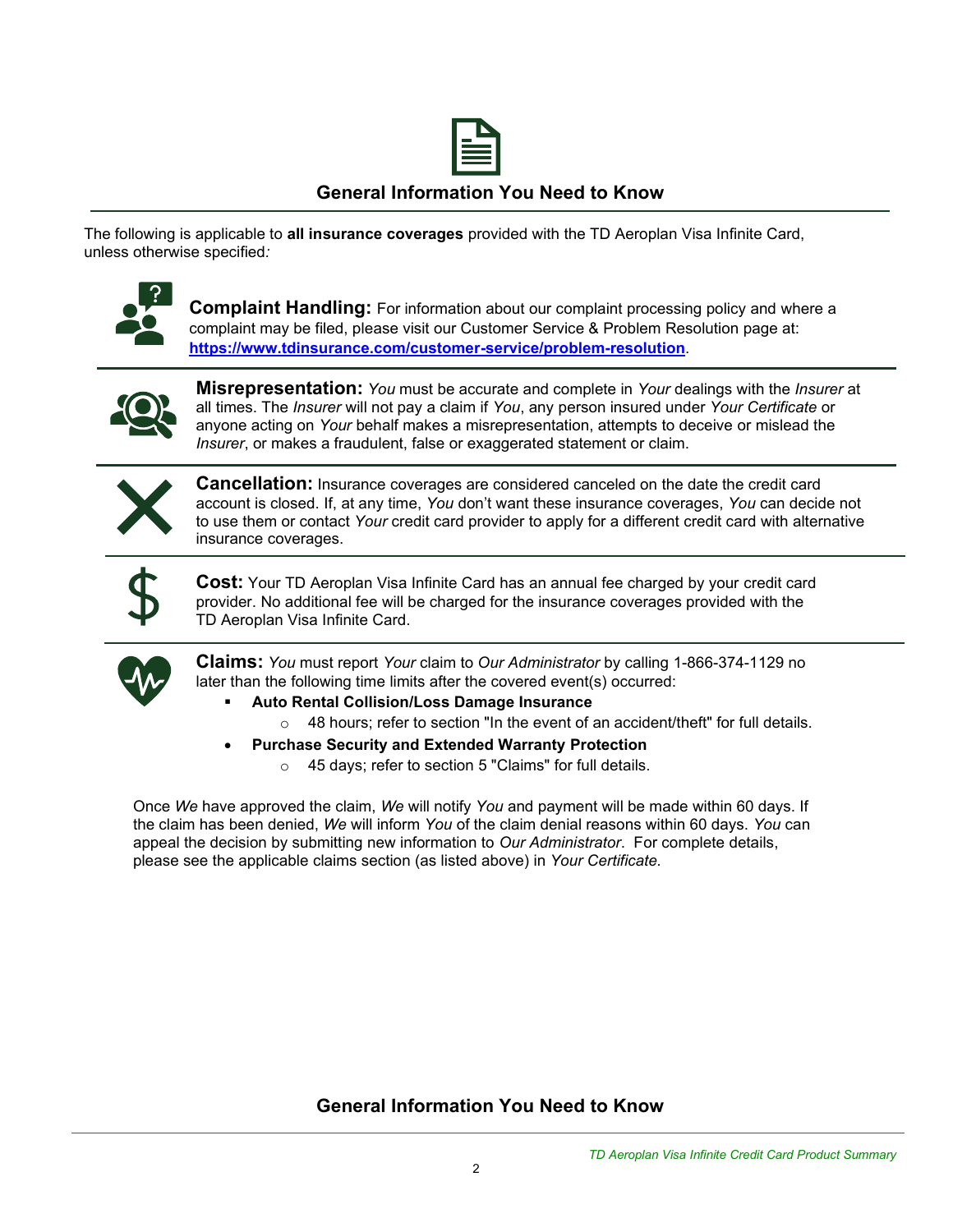| <b>Eligibility:</b>                                      |                                                                                                                                                    |                                                                                                                                                                                                                                                                                                                            |
|----------------------------------------------------------|----------------------------------------------------------------------------------------------------------------------------------------------------|----------------------------------------------------------------------------------------------------------------------------------------------------------------------------------------------------------------------------------------------------------------------------------------------------------------------------|
| <b>Benefit</b>                                           | <b>Who is Eligible</b>                                                                                                                             | <b>Additional Eligibility Requirements</b>                                                                                                                                                                                                                                                                                 |
| <b>Auto Rental Collision/Loss</b><br>Damage Insurance    | <b>Primary Cardholder or</b><br>Additional Cardholder who<br>presents themself in person at<br>the Rental Agency and signs<br>the rental contract. | The Cardholder must decline<br>٠<br>the Rental Agency's CDW or<br>its equivalent<br>The Cardholder takes<br>٠<br>possession of the rental<br>vehicle and complies with the<br>terms of the rental vehicle<br>policy<br>The Cardholder must be a<br>resident of Canada<br>The credit card must be in<br>٠<br>good standing. |
| <b>Purchase Security and</b><br><b>Extended Warranty</b> | <b>Primary Cardholder</b><br><b>Additional Cardholder</b>                                                                                          | Purchase(s) made by the<br>$\blacksquare$<br>Account Holder(s) (Exclusions<br>Apply).<br>The credit card must be in<br>good standing; and<br>The Account Holder must be<br>٠<br>a resident of Canada.                                                                                                                      |

**Note:** For full details, please see the "Eligibility" section and/or the definition of "*Insured Person*" in each *Certificate*.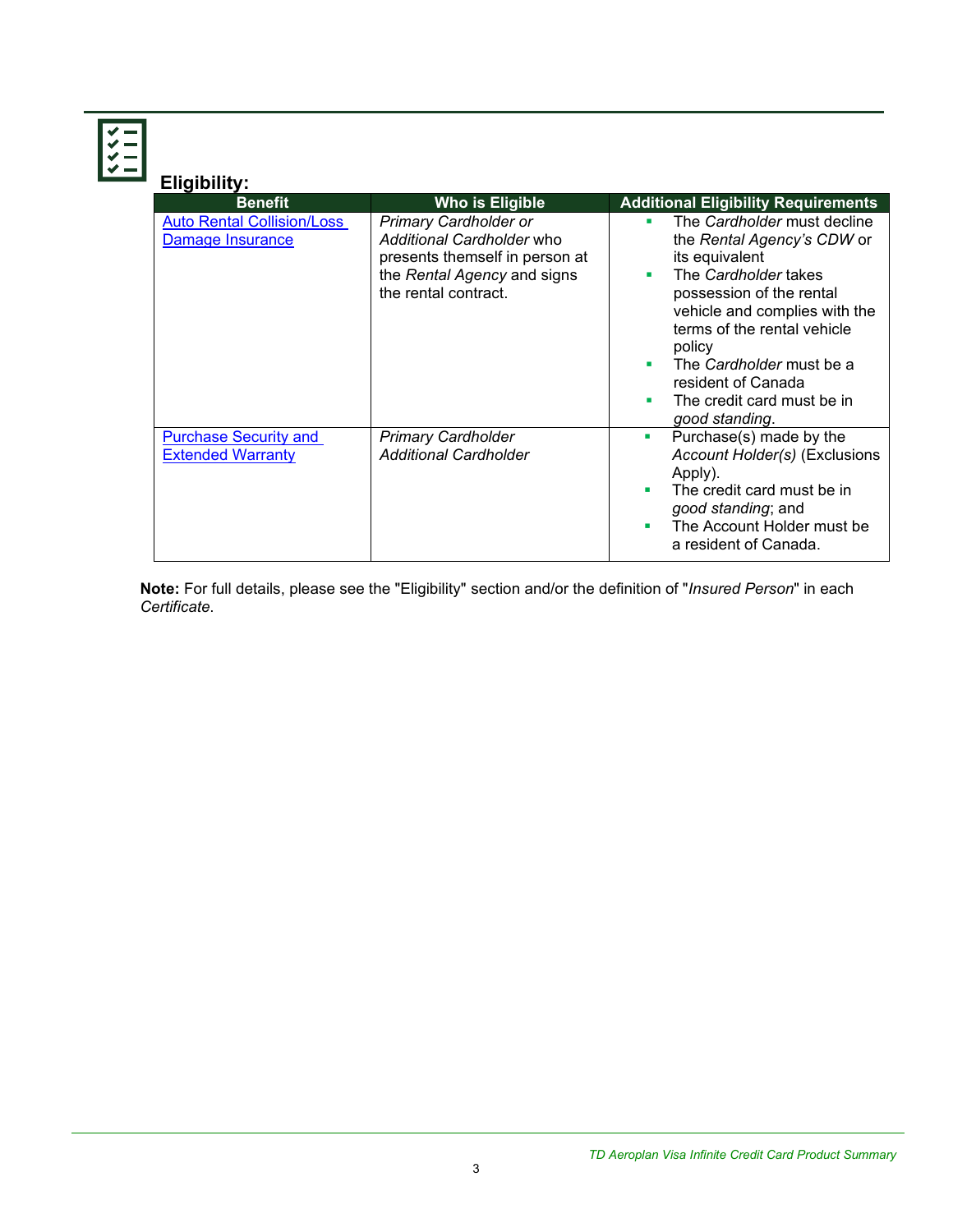<span id="page-3-0"></span>

# **Auto Rental Collision/Loss Damage Insurance**

*Issued by TD Home & Auto under Group Policy Number TDV092010 (the "Policy") to The Toronto-Dominion Bank (the "Policyholder"). Global Excel provides Claims and Assistance services under the Group Policy.*

# **What is included in this coverage?**

Auto Rental Collision / Loss Damage Insurance provides replacement and/or repair coverage for a rental vehicle.

## **What are the benefits?**

| <b>Benefit</b>                            | <b>Maximum Benefit Payable</b>                                                                                                                    |  |  |
|-------------------------------------------|---------------------------------------------------------------------------------------------------------------------------------------------------|--|--|
| Rental<br><b>Collision/Loss</b><br>Damage | Coverage for up to 48 consecutive days for loss, damage or theft of an<br>eligible rental vehicle (MSRP of rental vehicle cannot exceed \$65,000) |  |  |

**Note:** The rental agency's Collision Damage Waiver must be declined and the full cost of the rental vehicle must be paid for using your TD Credit Card.

# **What are the limitations and exclusions?**

This insurance contains limitations and exclusions. For example, the following vehicles will not be covered:

- Van/cargo vans
- **■** Truck/pickup truck
- Off road vehicle
- Motorcycle
- **Exotic vehicles (e.g. Aston Martin, Lotus, etc.)**
- Antique vehicles

Additionally, coverage will not be provided with loss arising from:

- Third party liability
- **•** Personal injury
- **•** Driving the rental vehicle while intoxicated
- Dishonest, fraudulent, or criminal act being committed by the *Insured person*
- Wear and tear of the rental vehicle
- **•** Operation of the rental vehicle in violation of the terms of the rental agreement

For complete details, please see the "Collision/Loss Damage Covers" section in *Your Certificate.*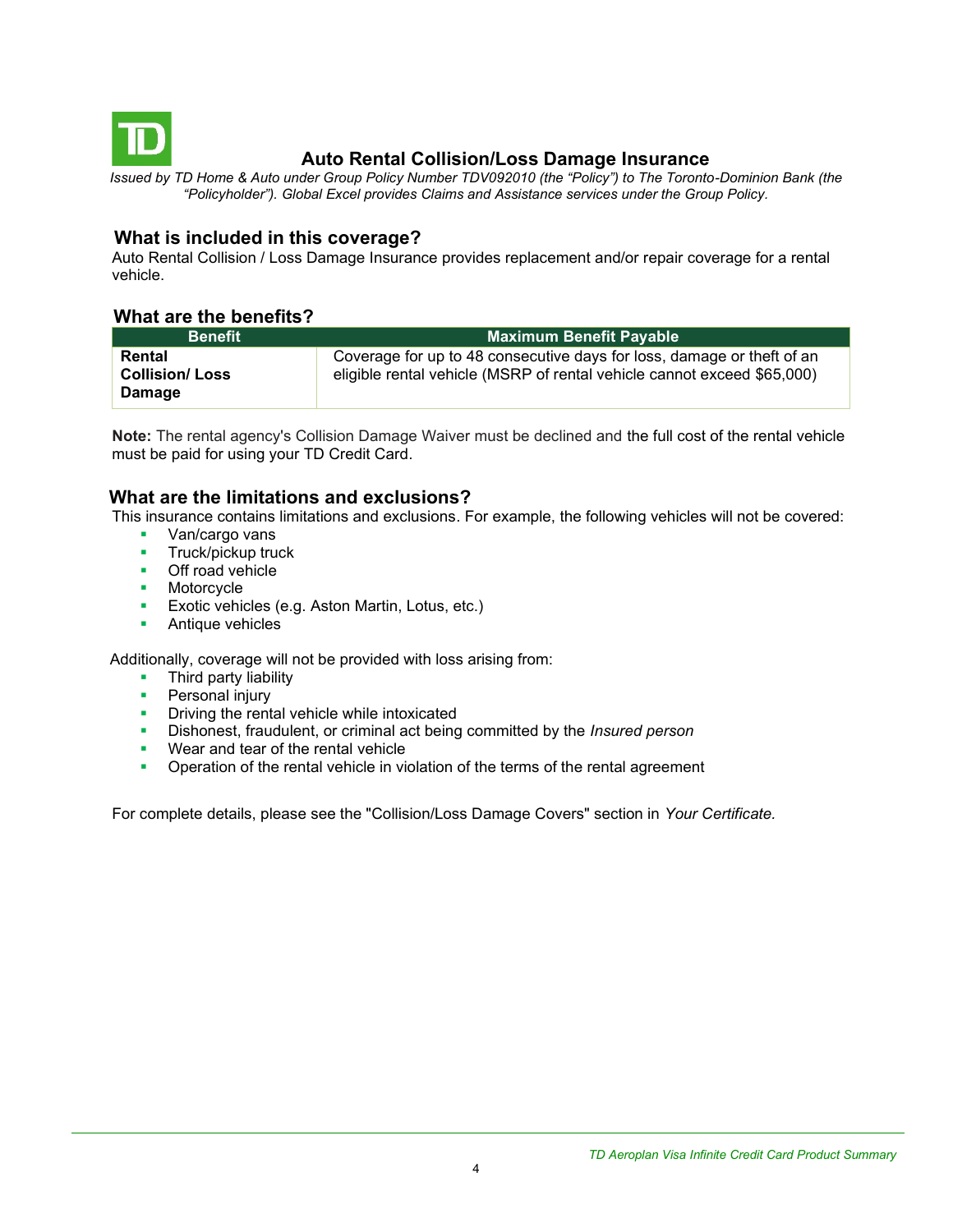<span id="page-4-0"></span>

# **Purchase Security and Extended Warranty Protection**

*Issued by TD Home & Auto under Group Policy Number TDVP112008 (the "Policy") to The Toronto-Dominion Bank (the "Policyholder"). Global Excel provides Claims and Assistance services under the Group Policy.*

### **What is included in this coverage?**

**Purchase Security** provides coverage for *Insured Items* purchased with the TD Aeroplan Visa Infinite Card for ninety (90) days from the purchase date, except as excluded under the *Certificate*, in excess of other applicable insurance. If the item is lost, stolen or damaged, it will be replaced or repaired, or the *Account Holder* will be reimbursed for the *Purchase Price*.

Extended Warranty Protection provides extended warranty coverage for Insured Items. Coverage will commence immediately following the expiry of the applicable Manufacturer's Warranty for a period equal to the Manufacturer's Warranty coverage or one (1) year, whichever is the lesser on most items purchased with the TD Aeroplan Visa Infinite Card as long as there is a Manufacturer's Warranty valid in Canada (automatic coverage is limited to warranties five years or less.) Manufacturer's Warranties greater than five (5) years are covered if registered with Our Administrator within the first year after purchase of the item.  **What are the benefits?**

| <b>THREE AND MANUSHIP</b>           |                                                                                                                                                                                                                                     |
|-------------------------------------|-------------------------------------------------------------------------------------------------------------------------------------------------------------------------------------------------------------------------------------|
| <b>Benefit</b>                      | <b>Maximum Benefit Payable</b>                                                                                                                                                                                                      |
| <b>Purchase Security</b>            | Coverage for eligible new items You purchase with your TD Credit Card,<br>should they be stolen or damaged within 90 days of purchase.                                                                                              |
| <b>Extended Warranty Protection</b> | Coverage for eligible new items You purchase with your TD Credit Card.<br>If the item comes with a Manufacturer's Warranty valid in Canada, you<br>may be entitled to double the warranty period for up to 12 additional<br>months. |

**Note**: There is a maximum aggregate lifetime benefit per *Account Holder* of \$60,000 of all TD Credit Cards of the *Account Holder*.

# **What are the limitations and exclusions?**

### **Purchase Security:**

This insurance contains limitations and exclusions. For example, the following items are excluded:

- Cash or its equivalent
- Art objects
- Perishable items
- Automobiles, motorboats, aircraft, etc.
- Additionally, loss or damage resulting from the following examples of peril will be excluded:
- Abuse or fraud
- Flood or earthquake
- War/hostilities
- Normal wear and tear

### **Extended Warranty Protection:**

This insurance contains limitations and exclusions, which are in addition to those set out within the Manufacturer's Warranty. For example, the following exclusions may apply:

- Wear and tear or gradual reduction in operating performance
- **EXECUTE:** Automobiles, motorboats, aircraft etc.
- Willful acts or omissions and improper installation
- **■** Used or pre-owned demos

For complete details, please see the "Exclusions" (Section 4), "General Conditions" (Section 7), and "Policy Limits" (Section 3) sections in *Your Certificate.*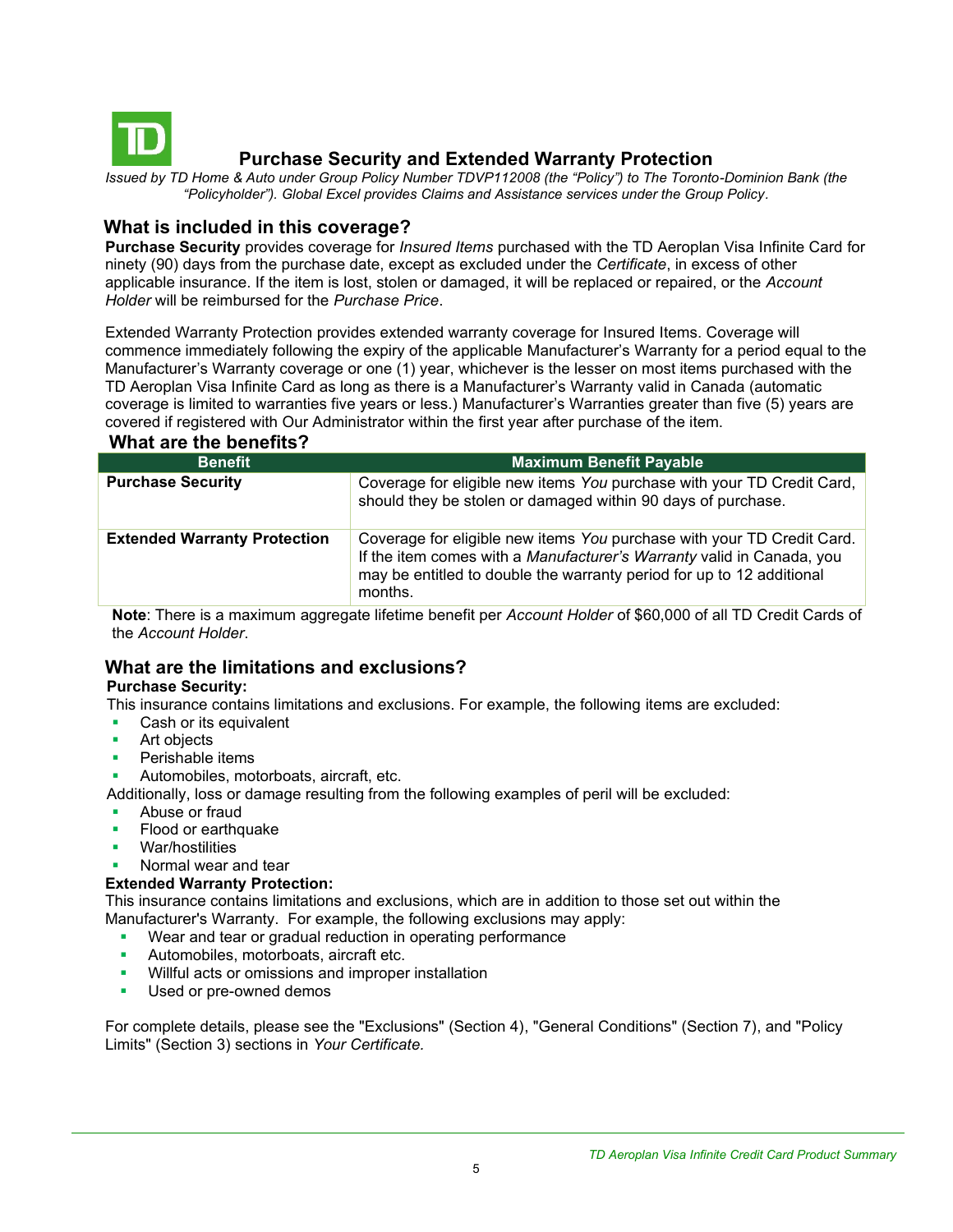<span id="page-5-0"></span>

# **CREDIT CARD INSURANCE SUMMARY Provided by American Bankers Insurance Company of Florida**



*Insurance Coverages provided with TD® Aeroplan® Visa\* Infinite Credit Card*

> *[Mobile Device Insurance](#page-5-0) [Hotel/Motel](#page-5-0) Burglary Insurance*

# **This Summary Contains Important Information**

**The Summary within is meant to provide an overview of the features and benefits of the insurance coverages ("Coverage") provided with your TD Aeroplan Visa Infinite Card.**

| <b>INSURER</b>                                                                                                                                                                                                               | <b>POLICYHOLDER / DISTRIBUTOR</b>                                                                               |
|------------------------------------------------------------------------------------------------------------------------------------------------------------------------------------------------------------------------------|-----------------------------------------------------------------------------------------------------------------|
| <b>ASSURANT</b> ®                                                                                                                                                                                                            |                                                                                                                 |
| American Bankers Insurance Company of Florida*<br>*Carries on business in Canada under the trade name<br>Assurant <sup>®†</sup><br>5000 Yonge Street, Suite 2000<br><b>Toronto, Ontario M2N 7E9</b><br>Phone: 1-800-859-0694 | <b>The Toronto-Dominion Bank</b><br>P.O. Box 1 TD<br><b>Centre</b><br><b>Toronto, Ontario</b><br><b>M5K 1A2</b> |
| Client number of the insurer with the Autorité des marchés<br>financiers: 2000979997<br>Website of the Autorité des marchés financiers:<br>lautorite.gc.ca                                                                   |                                                                                                                 |

### **Who qualifies for this Coverage?**

The primary cardholder of a TD Aeroplan Visa Infinite Card who is a natural person residing in Canada.

### **Who is insured under this Coverage?**

Cardholder ("you" and "your"): Primary cardholder and any additional cardholder who is also a natural person residing in Canada and to whom a TD Aeroplan Visa Infinite Card has been issued at the authorization of the primary cardholder.

In addition, for **Hotel/Motel Burglary Insurance:** When travelling with the cardholder, the spouse, dependent children, and parents residing with the cardholder are also insured.

### **What is the cost of this Coverage?**

Your TD Aeroplan Visa Infinite Card has an annual fee charged by your credit card provider. No additional fee will be charged for the insurance coverages provided with the TD Aeroplan Visa Infinite Card.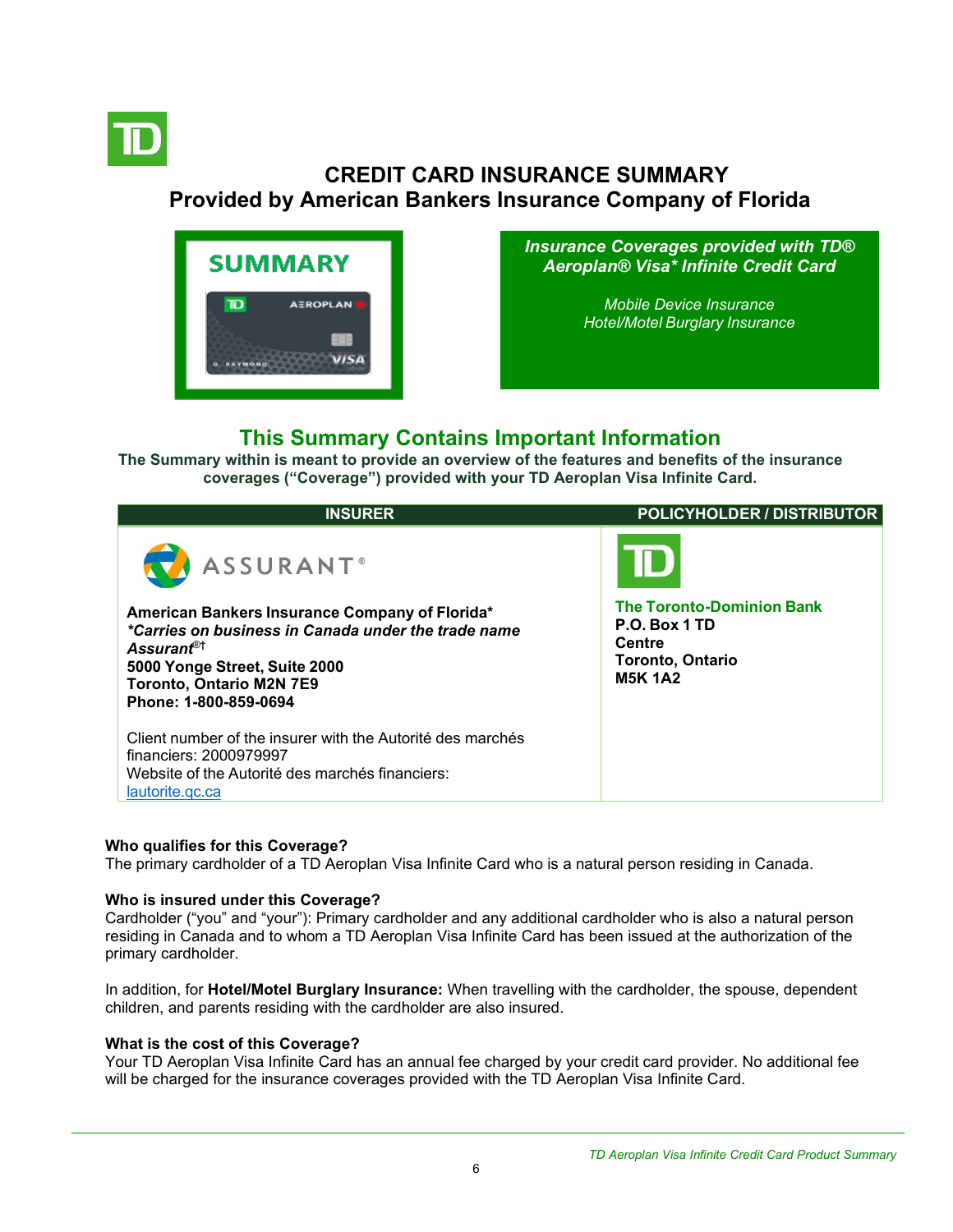## **What is this Coverage?**

This Coverage is a group insurance product covering losses arising from sudden and unforeseeable events (please see the certificates of insurance for full details):

|                                                                                             | <b>Eligibility</b>                                                                                                                                                                                                                                                                                                                                                                                                                                                                                                                                                                                                                                                                                               | Benefits**                                                                                                                                                                                                                                               | <b>Exclusions/Limitations</b>                                                                                                                                                                                                                                                                                                                                                              |
|---------------------------------------------------------------------------------------------|------------------------------------------------------------------------------------------------------------------------------------------------------------------------------------------------------------------------------------------------------------------------------------------------------------------------------------------------------------------------------------------------------------------------------------------------------------------------------------------------------------------------------------------------------------------------------------------------------------------------------------------------------------------------------------------------------------------|----------------------------------------------------------------------------------------------------------------------------------------------------------------------------------------------------------------------------------------------------------|--------------------------------------------------------------------------------------------------------------------------------------------------------------------------------------------------------------------------------------------------------------------------------------------------------------------------------------------------------------------------------------------|
| <b>Mobile</b><br><b>Device</b><br><b>Insurance</b>                                          | When you purchase an eligible mobile<br>device anywhere in the world, you must:<br>(1) charge to your TD Aeroplan Visa Infinite<br>Card:<br>• at least 75% of the total cost of the<br>mobile device;<br>• any up-front costs and all monthly<br>wireless bill payments if funding a portion<br>of the total cost through a wireless plan;<br>or<br>• all monthly wireless bill payments if<br>funding the total cost through a<br>wireless plan; and<br>(2) during the coverage period:<br>(a) your mobile device is lost, stolen or<br>suffers mechanical breakdown or<br>accidental damage;<br>(b) you obtain the insurer's approval<br>prior to proceeding with any repair<br>services or replacement of the | Reimbursement<br>of lesser of:<br>(1) the repair cost of<br>the mobile device;<br>or<br>$(2)$ the<br>replacement<br>cost,<br>not exceeding the<br>depreciated value of<br>your mobile device<br>less the applicable<br>deductible<br>Maximum:<br>\$1,000 | It does not cover:<br>• accessories<br>• batteries<br>· mobile devices<br>purchased for<br>resale, professional<br>or commercial use<br><b>Limit on number of</b><br>claims:<br>1 claim in any 12<br>consecutive<br>month period<br>• 2 claims in any<br><b>48 consecutive</b><br>month period<br>No benefits if you<br>notify insurer after the<br>mobile device is fixed<br>or replaced. |
| <b>Hotel/Motel</b><br><b>Burglary</b><br><b>Insurance</b><br>(in Canada<br>and USA<br>only) | mobile device.<br>When you make a reservation in a<br>hotel/motel, you must:<br>(1) charge at least 75% of total cost of<br>the hotel/motel room to your TD<br>Aeroplan Visa Infinite Card and/or<br>use your Aeroplan Points; and<br>(2)<br>during the coverage period:<br>(a) the personal property of an insured<br>person is stolen from a hotel/motel<br>room where there is evidence of<br>forceful entry;<br>(b) the police or authorities having<br>jurisdiction are notified<br>immediately.                                                                                                                                                                                                            | Reimbursement<br>cost of most items<br>of personal property<br>Maximum:<br>\$2,500 per occurrence<br>for all insured persons                                                                                                                             | It does not cover:<br>• theft occurring in<br>a privately-owned<br>residence offered<br>for rental though<br>an online service<br>• <i>items such as</i><br>cash, travellers<br>cheques, tickets<br>or any other<br>documents.                                                                                                                                                             |

*\*\*Benefits are in excess of all other applicable valid insurance, indemnity, warranty, protection and any other reimbursement plans under which you are covered.*

### **How can I submit a claim?**

Immediately after a loss or an occurrence, which may lead to a covered claim under the Coverage, notify the insurer. You will then be sent a claim form.

Benefits will be paid upon receipt of full written proof of loss, provided notice of loss is given no later than 90 days from the date of loss and full proof of loss is delivered no later than one year after the date of loss. If your claim is denied, you have three years to go to court.